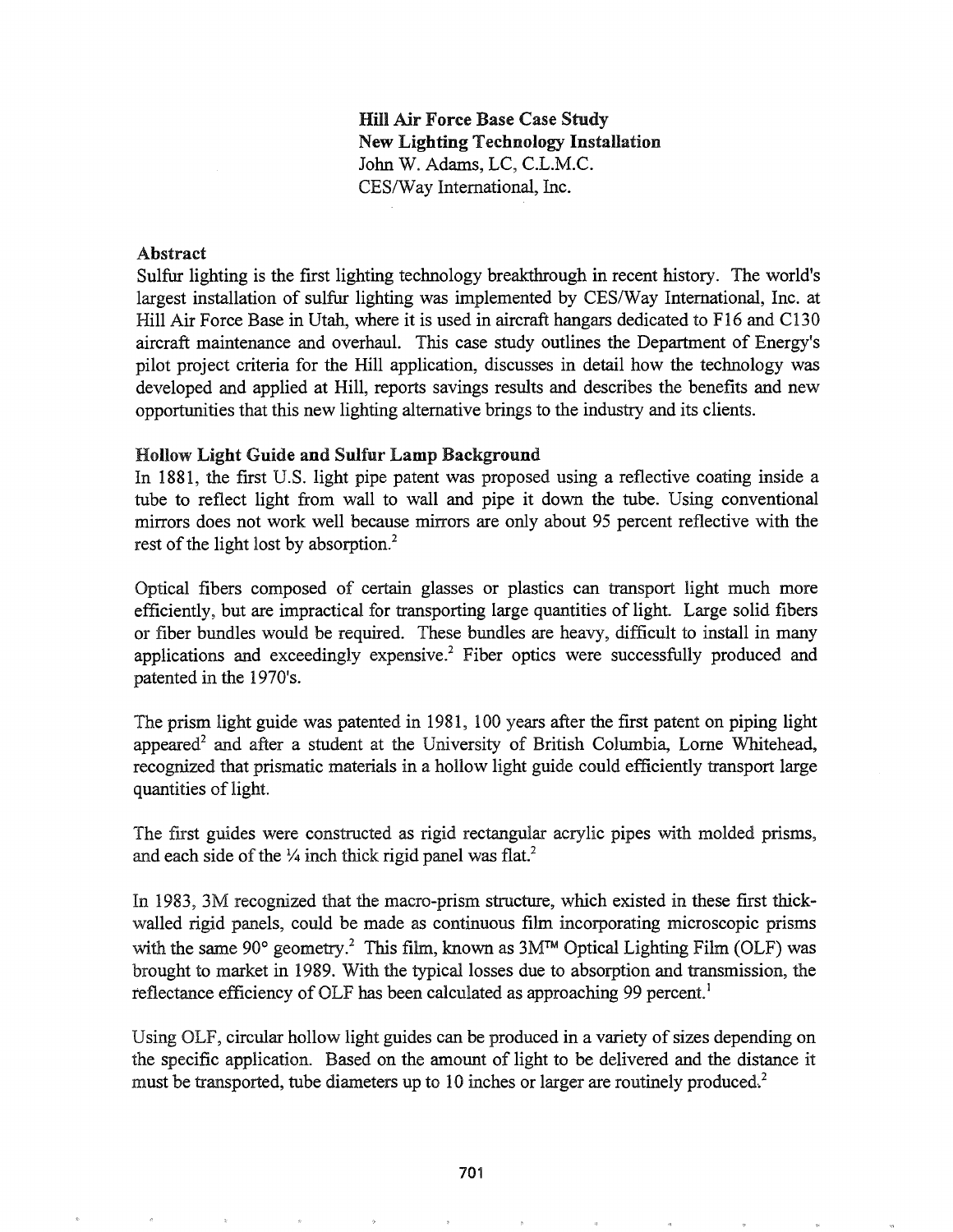In 1970, Fusion Systems began development of an electrodeless, microwave-powered lamp for UV applications. Twenty years later, the sulfur lamp was invented.

By 1992, Fusion Lighting was incorporated with exclusive rights to all visible technology of the sulfur lamp. The first commercial sulfur lamp, Solar 1000®, was brought to market in 1994 and subsequently won several awards for technological innovation. The next generation sulfur lamp is today's Light Drive™ 1000, introduced in 1997.

Sulfur lamp development by Fusion Lighting was backed by the U.S. Department of Energy (DOE) and NASA, who were interested in attaining extreme technical data on the lamp relating to its potential for reduced energy use, color rendering quality, efficacy, lamp life and light delivery systems.

Each sulfur light bulb contains a small amount of sulfur and inert argon gas. When the sulfur is bombarded by focused microwave energy, it forms a plasma that glows very brightly, producing light containing all colors of the rainbow, closely matching that of the sun, but with very little heat or ultraviolet (UV) in the beam.

Each bulb, about the size of a golf ball, runs at 1425 watts producing approximately 135,000 lumens with a color rendering index of 79. Because there are no filaments or other metal components, it is possible that the bulb may never need replacement. Sulfur lamps are an efficient, powerful, bright, full-spectral light source with many different indoor and outdoor uses.

The sulfur lamp can be used in a number of configurations. It can be used with reflectors for replacing high bay fixtures or with a hollow light guide commonly called a "light pipe", for illuminating large areas.

In any configuration, the light emitted can be filtered, tinted, dimmed and reflected to meet precise lighting needs.

Sulfur lamp technology is being utilized today in appropriate configurations across a wide range of applications in U.S. and Europe, including airport tarmac, aquarium, automobile assembly plant, cold storage facility, gas station, gymnasiums/sports facility, highway signage, museum, plant growth, postal sorting facility and a subway station.<sup>a</sup>

The first DOE-sponsored applications of sulfur lamps in the U.S. are at the Smithsonian National Air and Space Museum and on the outside front canopy of DOE's Forrestall Building, both in Washington, D.C.

Case Study

2

<sup>&</sup>lt;sup>a</sup> Lighting Research Center, Rensselaer Polytechnic Institute, Lighting Futures, Volume 1, Number 3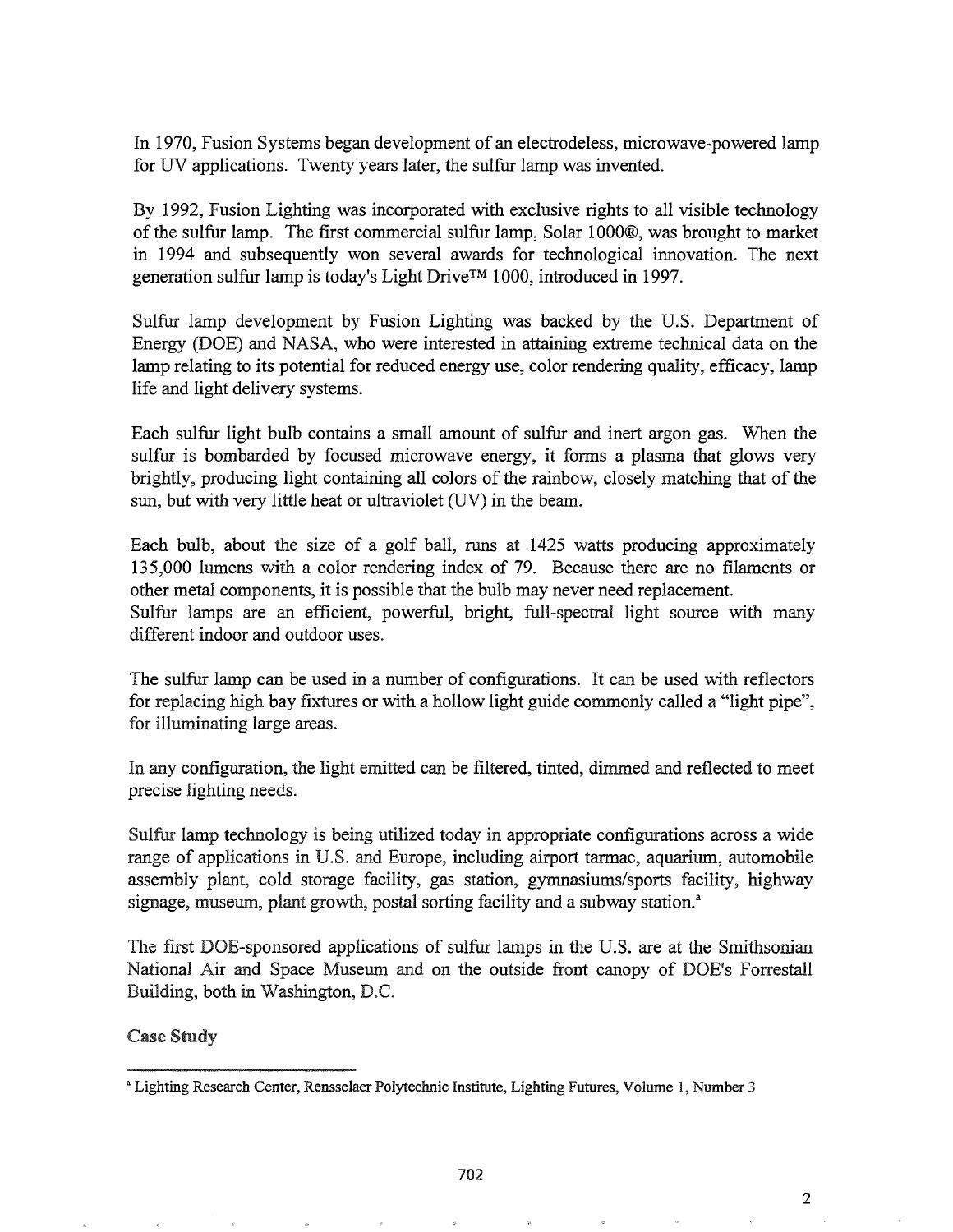### Hill Air Force Base Application

### *Background*

In 1996, DOE was looking for an aircraft hangar site in which to install a sulfur lighting demonstration project to illustrate the technology in a different application and help move it into the mainstream. They approached Andrews Air Force Base in Virginia with the idea of making the installation in the Presidential hangar for Air Force One. Andrews could not fund such a project, but Hill Air Force Base in Utah could because they were already in the midst of the first basewide, fence-to-fence energy systems upgrade ever undertaken by the military. CES/Way International, Inc. of Houston, Texas was implementing Hill's Energy Savings Performance Contract (ESPC). The Air Force suggested the sulfur lighting project be installed at Hill and CES/Way volunteered to support the project by using their lighting expertise to apply the new technology in a demonstration project to solve the base's low light problem.

Hill's original plan was to improve the quality of lighting in the low bay and hangar areas by doubling the number of lighting fixtures to reach the desired standard of 70 foot candles. Prior to the sulfur fusion lighting installation at HAFB, the existing mercury vapor and metal halide light fixtures produced very low light levels for the tasks performed in the hangars and low bays. For instance, in the low bays, fixtures mounted at 26 feet produced only 40-45 foot candles of light. In the high bays, 28-30 foot candles were produced by fixtures mounted at 45 feet. Needless to say, tremendous amount of task lighting was used to augment these poor light levels.

The DOE set criteria that had to be met by the pilot project. These were:

- 1. Must pay from savings
- 2. Must increase existing light levels
- 3. Must increase quality of light

What resulted at Hill AFB is the world's largest installation of the new sulfur lighting technology where it is used in aircraft hangars dedicated to F16 fighter and C130 cargo aircraft maintenance and overhaul.

### *Installation Overview and Challenges*

Prior to beginning installation, a design team consisting of personnel from DOE, Fusion Lighting, Cooper Lighting, Ply-Light, 3M and CES/Way was assembled to develop the basic lighting concept.

It was agreed that light guides using Light Drive™ 1000 lamps would be used in the low bay area due to a mounting height requirement of 26 feet. Additional consideration had to be given to the task being performed, aircraft configuration and accessibility of the light sources for maintenance purposes.

Tightly spaced F-16 fighter aircraft are overhauled in the low bay area, so work occurred over and around the planes. Aircraft are parked in an overhaul dock for anywhere from 30 days to a full year and cannot be moved during that time period. The lighting system also had to be flexible enough to accommodate a change in aircraft should the mission change in the hangar.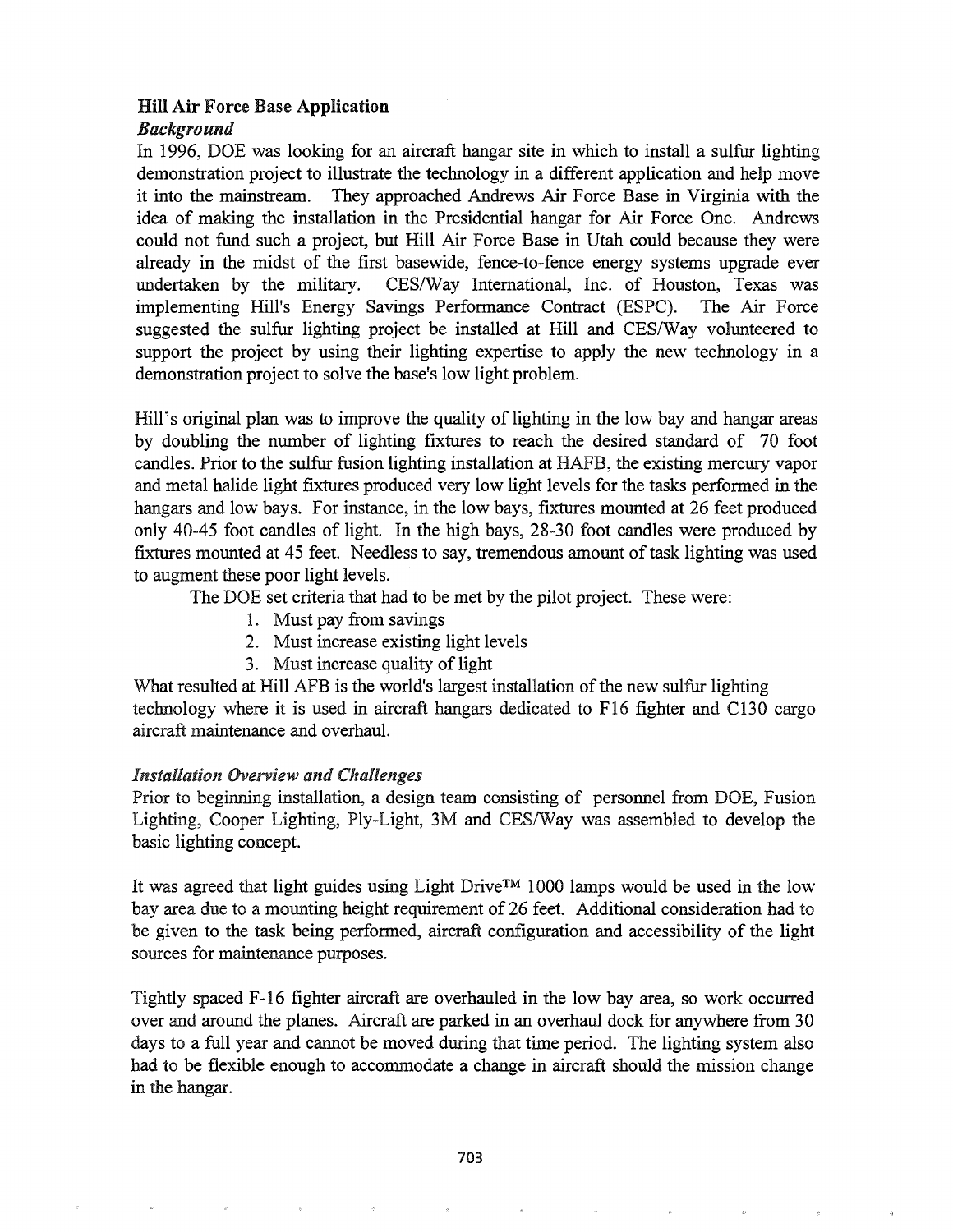All these considerations were met by installing light pipes and Light Drive™ 1000 lamps across the space. For maintenance, light sources were located over walk ways and drive ways so that no maintenance had to occur over aircraft. Should any change be made in the location or orientation of the docking station, the pattern of the light pipes would not have to be changed.

The light guides employed are ten-inch diameter tubes fabricated of multiple layers of plastic materials, with varying reflective and transmissive properties. Each ten-foot section of hollow light guide weighs approximately 30 pounds and are mounted on 16 foot centers. Forty-four (44) light pipes are installed, each being 105 feet long with a Fusion lamp module coupled to each pipe end.

In the large high bay hangars, a minimum mounting height of 45 feet was required by the Air Force to allow for work over and around three C-130 and two F-16 aircraft. Another consideration was to try to keep the same mounting points as the existing high bays to keep installation costs down.

Cooper Lighting designed a high bay fixture of metal refractor globes lined with glass to accommodate the Light Drive™ 1000 lamp. The new fixtures were installed in the same location as the old fixtures, so all design criteria were met.

In two of the four high bay hangars, replacement of the rigid conduit pendants up to 40 feet in length was necessary. This was accomplished by reaching over the docked aircraft to a height of 90 feet above the floor to make the installation.

Hill Air Force Base's sulfur fusion lighting retrofit reduced the number of fixtures in the low bay areas while increasing light levels to 70 foot candles using 88 sulfur lamps and 44 light pipes. In the hangars, the number of fixtures was maintained, but the lighting level was tripled. A total of 288 sulfur lamps were used.

|                     |             | Hill Air Force Base  |                    |                      |
|---------------------|-------------|----------------------|--------------------|----------------------|
|                     |             | Building<br>225      |                    | MATERIAL COST        |
|                     |             | <b>TOTAL SAVINGS</b> |                    | \$997,462.40         |
| <b>EXISTING KW</b>  | NEW KW      | SAVED KW/MO          | <b>KW SAVINGS</b>  | <b>ENERGY SAVING</b> |
| 1123.84             | 410.4       | 713.4                | \$48,542.46        | \$140,176.69         |
| <b>EXISTING KWH</b> | NEW KWH     | <b>SAVED KWH/YR</b>  | <b>KWH SAVINGS</b> | SIMPLE PAYBACK       |
| 5,843,968.0         | 2,134,080.0 | 3,709,888.0          | \$91,634.23        | 7.12                 |

#### **Projected Savings**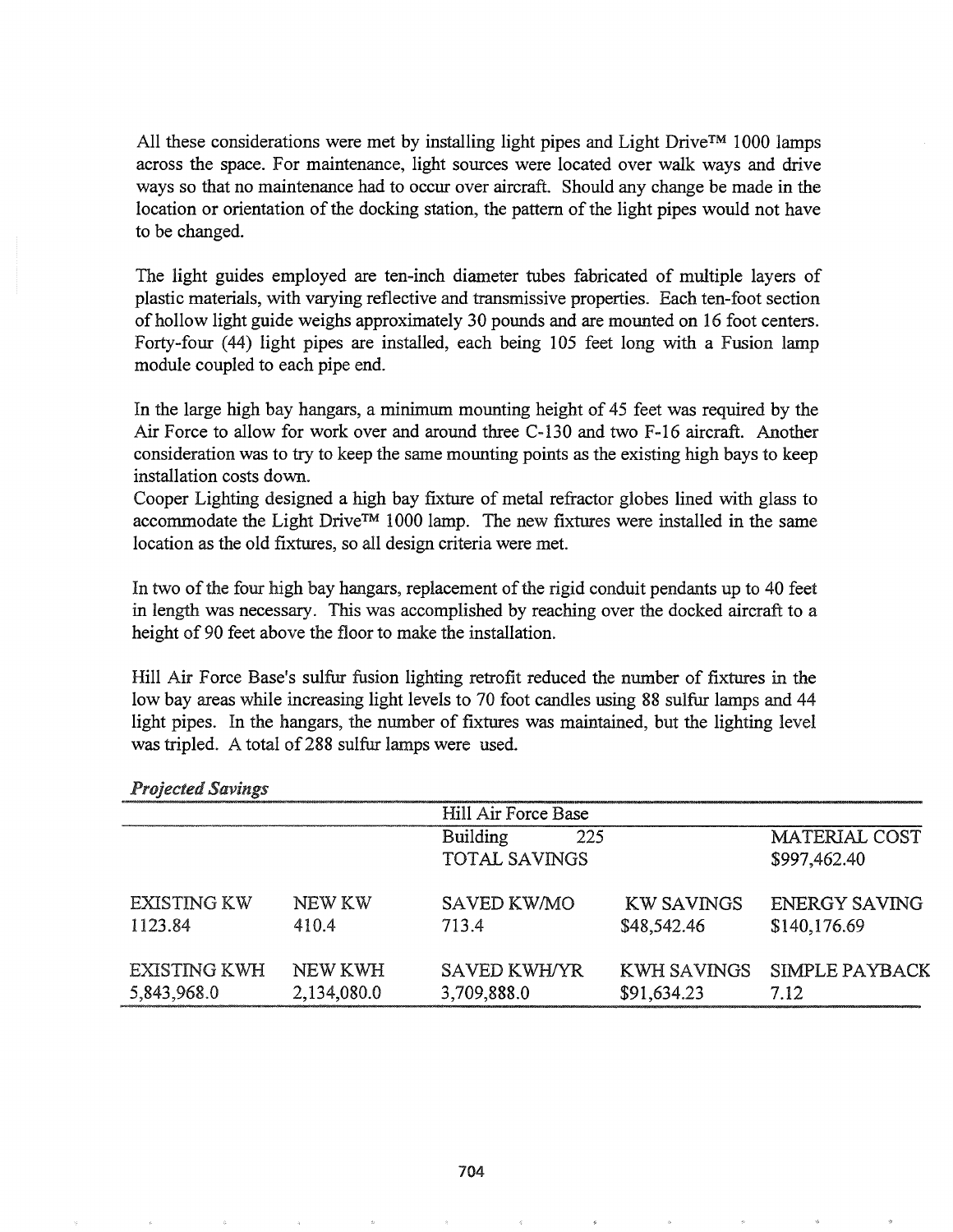# *Re-Lamping Results*

Pacific Northwest National Laboratory undertook to assess the efficiency and performance of the system with the following findings:

Lighting Level<sup>4</sup>

Compared to the high-intensity discharge systems they replaced, the sulfur lamps produces lighting levels that were 39%-47% higher in the low bay area and 130%-160% higher in the high bay area.

## Energy Consumption <sup>4</sup>

In comparison to an appropriately designed lighting system to achieve comparable lighting levels with metal halide lamps, sulfur lamps would consume 17% less energy in the low bay area and 37% less energy in the high bay area. But due to inadequate pre-retrofit lighting, requirement to use pre-existing fixture locations which were closer than optimally placed and the addition of 32 more sulfur lamps to illuminate side and storage areas not previously lighted, energy consumption increase by 63% in the high bay area.

However, if all pre-retrofit lighting had been working and additional side lights had not been installed, high bay energy consumption would have increased by only 26% and still provide at least twice the light level. Where sulfur light guides replace inefficient fixtures in the low bay area, energy consumption decreased by 42%. The sulfur lamp retrofit must be viewed as a total package, not each section as a stand-alone.

## Lighting Quality <sup>4</sup>

Workers in the building reported being able to read samples of small type more easily after the sulfur lamp installation. They are better able to make out lettering on control panels as well as the colors of wiring – due not only to higher light levels, but also to excellent color rendering. Some workers were bothered by computer screen reflection, probably due to increased light levels.

# Hill AFB Pilot Project Results Recap

- The new lighting has been uniformly accepted by the aircraft workers.
- @ Light levels and general distribution of light in the low-bay areas (light pipe installation) is much more uniform than the previous lighting system.
- Light levels and general distribution of light in the high bay areas, traditional down-light fixture using the Fusion light source, has been dramatically improved. Light level readings have been increased from an average of 30 foot candles to 80+ foot candles.
- Low bay area number of fixtures reduced while light levels increased
- High bay number of fixtures retained but lighting level doubled
- With a project of this nature, you cannot do too much planning!

The Hill Air Force Base sulfur fusion lighting retrofit is the first of its kind in a federal ESPC project. Its use and its implications for energy savings and lighting efficacy has farreaching significance to lighting designers and engineers, public and private utilities, the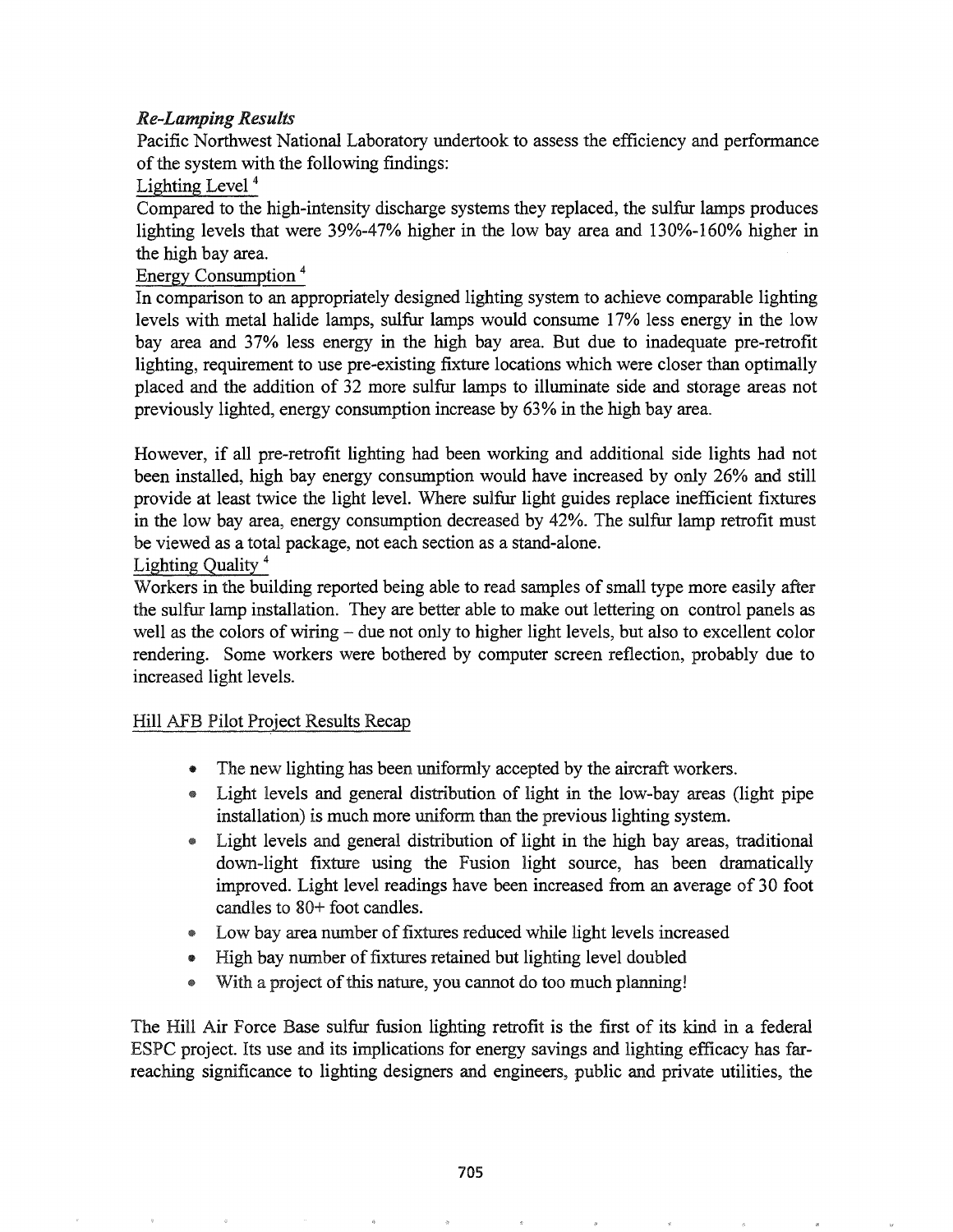military, government and private sector industries such as automobile manufacturing and aviation.

### Benefits of the Technology

Sulfur lighting offers the following advantages:

- .. Improved visual performance with full color sun-like spectrum
- Low operating costs due to energy efficiency
- Lower cost of ownership over the lifetime of the lighting system
- Minimal heat in light beam enabling wider choice of materials for use in optics
- .. Minimal degradation of materials exposed to light no UV filters needed for most applications
- Improved control of light and greater light distribution efficiency
- $\bullet$  Much more light emitted over the life of the lighting system  $-100\%$  at 60,000 hours
- No observable color shifts over life of lamp no need to match lamps or to relamp for color consistency
- .. No drop-offin performance due to burning in an off-vertical position
- e More light faster with full light output in 20 seconds
- e Less lighting down time with hot restrike time of 5 minutes
- Longer life due to no filaments or electrodes
- @ Environmentally friendly due to no mercury no risk of exposure to toxins in event of bulb failure and no additional disposal cost for spent lamps
- Reduces energy and gives more control of lighting by dimming capability to 30%
- Broad range of application across numerous markets

# References

- 1. S.G. Saxe, L. Whitehead and S. Cobb, Jr., *Materials and Optics for Solar Energy Conversion and Advanced Lighting Technology, SPIE Volume 692, 1986, p.235.*
- 2. K.G. Kniepp, Remote Lighting Applications, *Energy Engineering*, Volume 93, Number 4, 1996, p.29, 30, 31, 32, 33.
- 3. Fusion Lighting, Light Drive™ 1000 Product Sheet, 1997.
- E. Richman, J. H. Heerwagen, J. B. Hollomon, *Demonstration and Assessment of Sulfur Lamp Retrofit Lighting System at Hill Air Force Base, Utah,* Pacific Northwest National Laboratory Report #PNL-11976, September 1998.